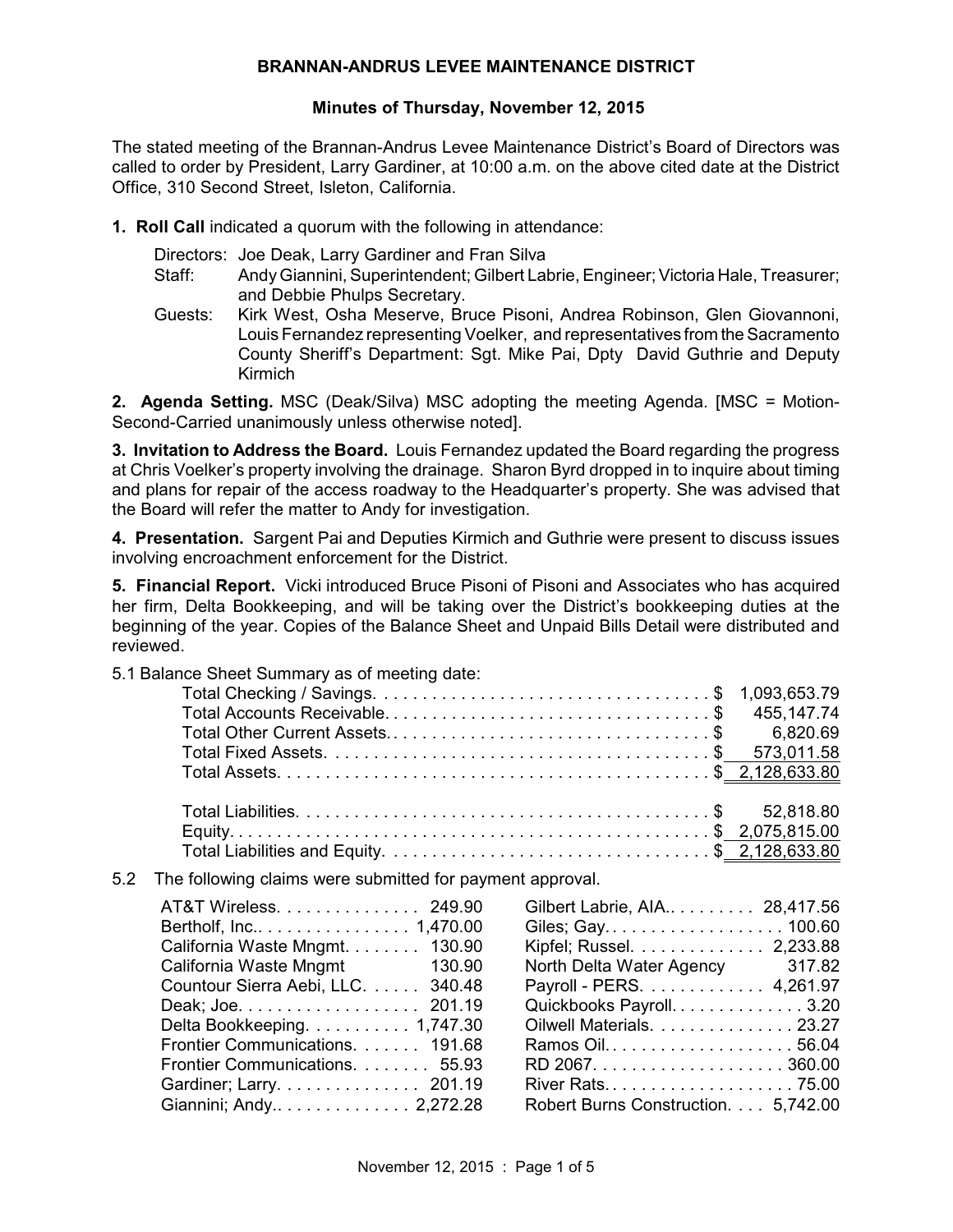| Sacramento County Tax. 3,063.98 | Van De Maele; H. Denis. 100.60 |  |
|---------------------------------|--------------------------------|--|
| Silva: Frank…………………… 100.60     |                                |  |
| Stewart Industrial. 124.85      | Total Claims. \$ 51,840.76     |  |

**MSC** (Deak / Silva) authorizing payment of the claims and issuance of a single \$50,000 warrant.

[The Treasurer, Bruce Pisoni and Andrea Robinson left the meeting following the report.]

**6. Minutes and Correspondence:** MSC (Deak/Silva) approving the minutes of the October 8, 2015 meeting as mailed.

# **7. Business - Encroachments**

7.1 Request authorization to install a pre-fabricated pressure treated wood access stairway on the landside slope anchored by 8-15, 5/8-inch diameter stakes for the convenience of the upland property owner. Approximate dimensions: 17-ft x 3-ft. Location: 447 Willow Tree Lane, Isleton, CA. APN 156-0100-004. Owner/Applicant: Jim Deak. District Engineer recommends approval. Director Deak recused himself due to relationship with the Applicant (brother). Discussion ensued but action was tabled to the December meeting due to the lack of a quorum as Director Deak was not able to vote.

7.2 Request authorization to temporarily install an Extinguishable Message Sign (EMS) stating "STOPPED TRAFFIC AHEAD" on the right side of Highway 160 visible to southbound traffic approaching the Sherman Island Bridge necessitated by a major upgrade project involving the bridge. Sign dimensions: 12-ft x 4-ft. Sign to be bolted to (3) 6-in by 8-in timber posts inserted six feet deep in the levee. Bottom of sign to be roughly four feet above grade. It was determined that a District permit was not required in this circumstance due to its location and the temporary natgure of the encroachment. District Engineer recommends endorsement on the Flood Board application being processed by Caltrans. **MSC** (Silva/Deak) authorizing execution of the Endorsement on the Flood Board application.

7.3 L.A.N.D. Update. Osha Meserve updated the Board as to current activities and legislative maneuvering involving Delta water rights and the tunnels. Discussion ensued.

7.4 **MSC** (Silva/Deak) authorizing President Gardiner to execute a Certification of Acceptance on behalf of the District necessary to record the Boundary Line Adjustment documents involving River's Edge Resort.

## **8. Staff Reports**

8.1 Superintendent -Andy Giannini. Flood preparation activities are underway. Additionally, Andy has been following the project at Andrus Acres and responding as necessary. The culvert gate at the end of Sevenmile appears to have a log jammed in the flap. Gornto will be be called out to correct the situation. Asta will be engaged to re-grade the material on the slope at the Helmand property deposited as part of an attempt to construct an unauthorized access ramp. Material is hindering the ability to manage the vegetation growth with the mower.

8.2 Engineer - Gil Labrie. Gil distributed and reviewed his monthly report to the BALMD Board (*discussion or questions occurring during the course of the Report are noted in inset paragraphs*):

A. Levee Investment Strategy. As previously reported this proposed new Levee Program management tool has been in the works since November 2014. It is a Delta Stewardship Council (DSC) directed and funded to develop a *Delta Levees Investment Strategy* (DLIS) methodology that could potentially be utilized by DWR and the State Legislature to prioritize and validate the budget-decision making process for the Subventions Program in the Governor's Budget. Since that early beginnings there has been more than one iteration of the draft DLIS document and some workshops have been held. From its inception, the entire DLIS process has suffered because of the limitations posed by the incomplete and flawed data that is an important part of the risk-based evaluation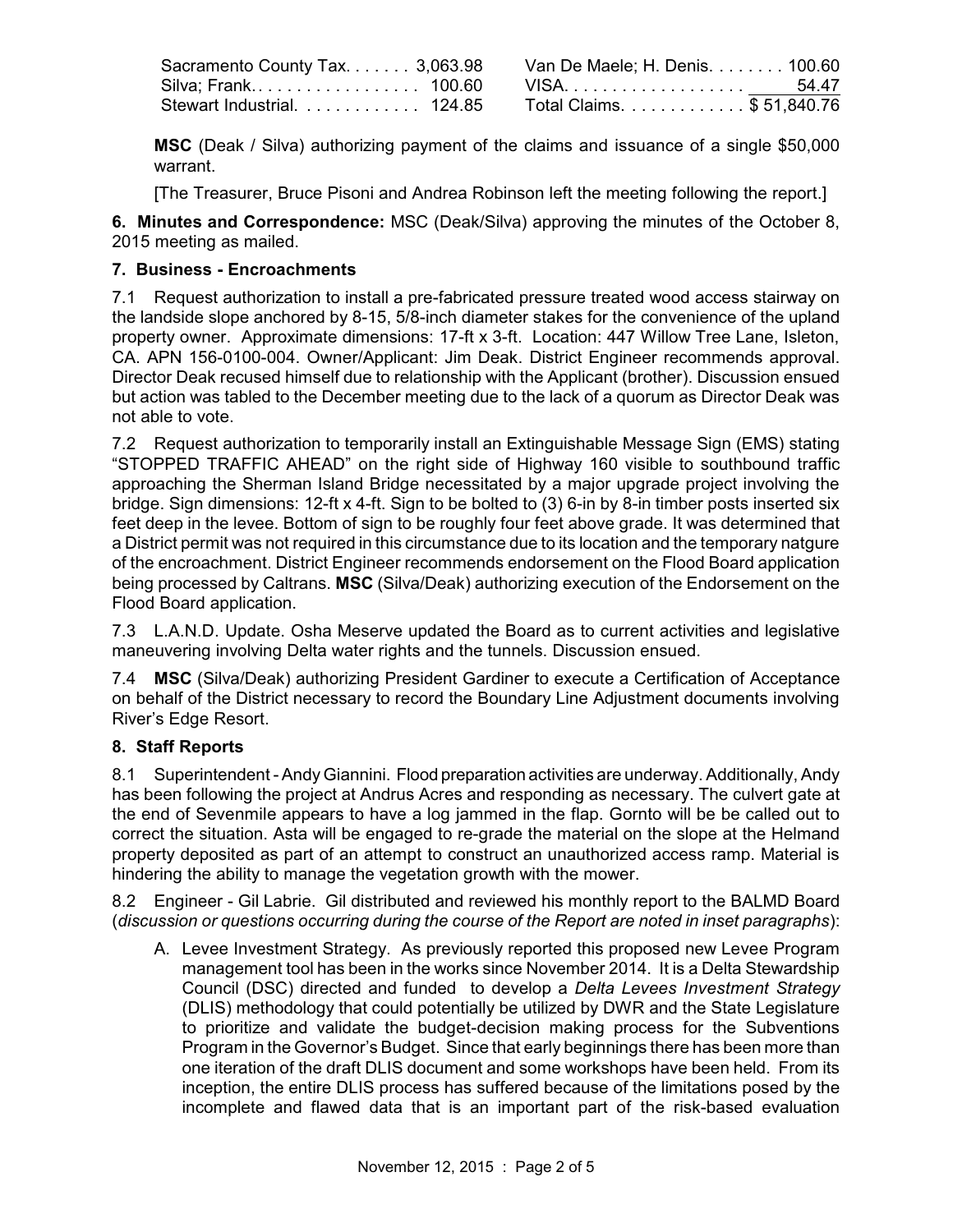approach being taken in the development of the prioritization methodology. Consequently, the many DLIS drafts have been the subject of consistent criticism regarding the assumptions incorporated into its proposed decision methodology. This has led to some development pains and delayed the effort. The newest version was given a (so called) trial run at a stakeholders meeting in October 12 which was organized by DWR and the DSC. As previously reported, the pace of the DLIS development effort has picked up in the last few months because of the fast approaching deadline imposed by the DSC. That includes progress report briefings at the regularly scheduled meetings of the Stewardship Council and the Delta Protection Commission (DPC) and a few Central Valley Flood Protection Board hosted workshops. Currently, the DSC is seeking comments on the DLIS Programmatic EIR that is currently being circulated. Additionally, a "White Paper" entitled the "*Delta Flood Management Investment Strategy Principles,"* which was crafted independently by three senior members of the DSC to guide Council deliberations on the DLIS, has been undergoing a separate review procedure. The DSC is currently scheduled to consider fine tuning the Principles this month in preparation for the eventual adoption of a final version in December. This is probably the most crucial part of this budgeting tool process since these Principles, currently being crafted separately by the DSC, are basically establishing the priorities which to protect people, property and water quality. It is very easy to see where this effort is going to end up with that approach.

Meanwhile, a formal Programmatic EIR review process has been underway to consider the adequacy of its review of the potential impacts of an investment strategy approach to assisting decision makers in evaluating the prioritization choices generated. It has been stated that the focus of this new State Levee Flood Control budgeting guide will be on **where** the investment priorities should be and **what** types of levee improvements that best reflects those priorities.

As previously noted, this DLIS approach is a far cry from the current (successful) Subventions Program process where the local LMA's (Levee Maintaining Agencies) set their priorities guided by CVFPB criteria (essentially priorities) and first hand knowledge of local conditions and resources.

- B. Title 23 Revisions. Another Resources Agency effort affecting jurisdictional levee work is an update of the Flood Board Standards governing the design and construction of Proposed Work within the Boards Jurisdiction and incorporated into Sections 8571, 8608 and 8610.5 of the Water Code. The Flood Board held a Stakeholder briefing on October 8 to go over the proposed updates to the Board's Encroachment Permit authority and regulations. The draft document issued for review at this workshop is carefully coordinated with the USACE O&M Manuel and applicable Federal regulations affecting Project and jurisdictional non-Project levees. The 146-page document introduced at that workshop has since been subjected to a public comment period that ended on November 6, 2015. After a thorough review of the proposed changes, four pages of comments were submitted by DCC Engineering in advance of the deadline. It is the understanding of this office that there will be a formal response to the comments that are received from stakeholders and a follow up briefing will be held in February 2016. Flood Board adoption of a completed Administrative Draft of the revised regulations is scheduled for March. The action is followed by a formal State prescribed rule-making process, with final approval by the Office of Administrative Law anticipated in July 2016. Copies of DCCE's comments are attached to this report to give the BALMD Board a better glimpse of some important changes being proposed and the extent to which the increased scrutiny afforded the USACE is being folded into the regulations.
- C. Subventions Special Project (BA-15-1.0-SP) As previously reported, this major erosion repair project involving the Sacramento River levee between Cache Slough and Isleton is now identified in an officially approved Work Agreement with DWR. The term of the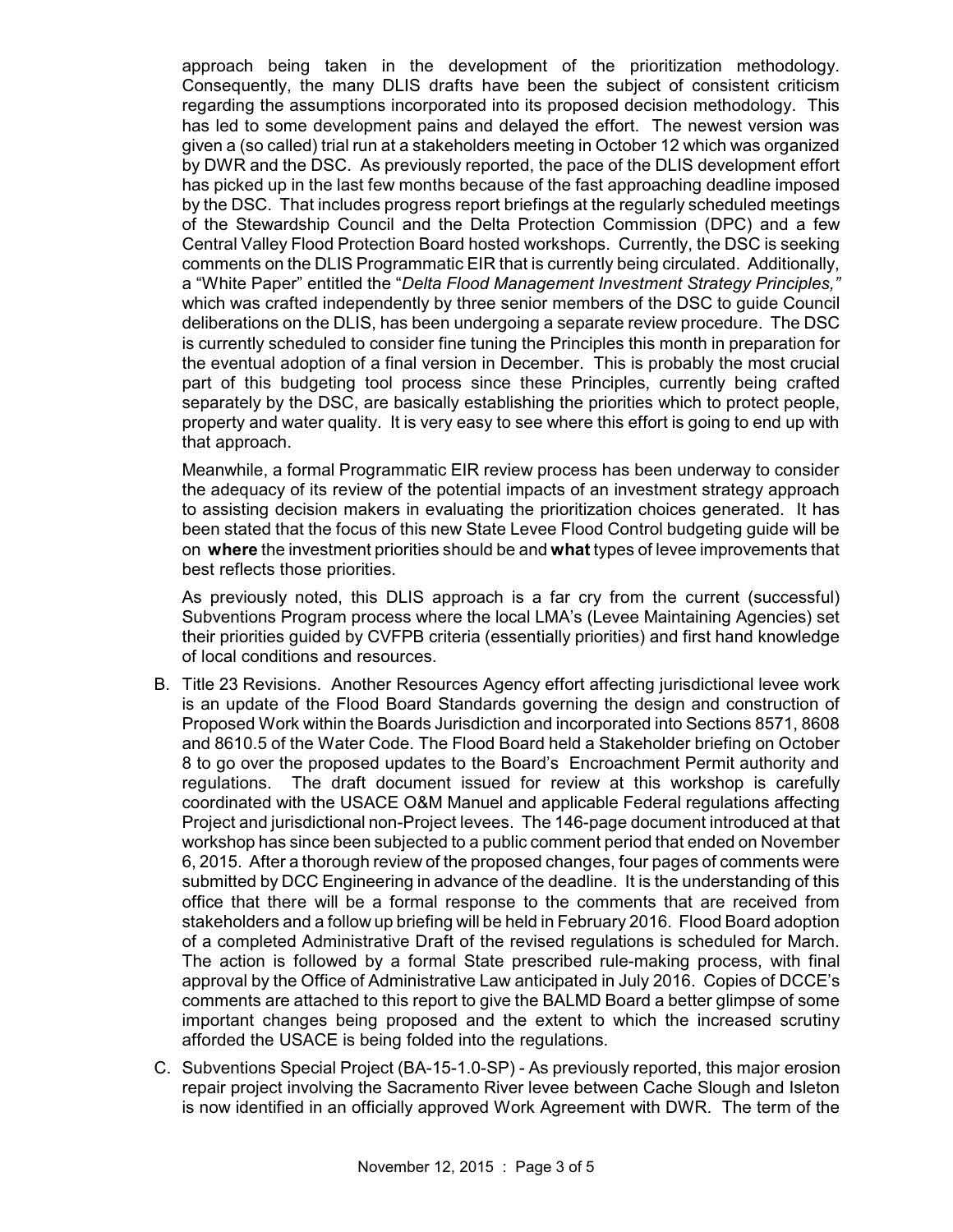agreement extends until December 31, 2018.

This office is now working on the first step in the process, the preparation of a Statement of Work (SOW), which is preparatory to any Project Costs being incurred. However, preparation of the SOW is reimbursable. Once the SOW is approved, DWR will advance monies to the District based on an estimate of expected costs covering six months or as specified by DWR, less a 10% retainage. A draft of that SOW has been prepared and is currently under review.

D. Upcoming Special Projects. As previously reported DWR is preparing to again solicit project proposals in a new PSP round and has been soliciting input from local LMA representatives regarding the impediments to local agency participation and looking for ways to make the next solicitation for projects more appealing. In a workshop that was held to discuss the problems, DWR was advised that focusing on multi-benefit type of projects that have an important habitat enhancement component is very limiting because of the serious permitting difficulties. Additionally, the cost share is a problem for many districts when larger projects are involved. There is also a rumor circulating about a PSP for projects that increase flood protection for small Delta communities. Whether this the same PSP discussed earlier or another is uncertain.

However, the water-side levee toe erosion repair project this office has been considering for the Georgiana Slough bend near B & W and discussed in last months report to the Board, does include a habitat bench component, similar to the approved Sacramento River PSP project and of course protects the town of Isleton. So it could be submitted for consideration in either case. There has been no notification sent out to the LMA's by DWR regarding the schedule for any new PSP solicitation.

E. 2015-16 Levee Subventions Projects. As reported in October BALMD's main construction projects proposed for 2015-16, which included the seepage management and French drain project for Georgiana Slough, designated the Gardiner/Still project and a stability berm project to address the Delta Bay situation have been delayed until spring or later because of a new concern about a serious seepage problem involving the Mokelumne River levee upstream of Rancho Marina Resort, that was presented to the Board at the August meeting. With Board concurrence, this office moved a new seepage management project for that location to the top of the priority list. The Mokelumne levee reach involved has been seeping for some time and was being monitored. A concerted effort was made to get the project designed, plans prepared and bids for construction solicited so an award could be made soon after the October meeting. Construction officially began this week, after being delayed a week because of some wet weather. The project that is underway was worked out in consultation with Raney Geotechnical and involves the installation of some lateral French drains up the levee slope and connected directly to the existing toe drain pipe and a rock blanket on the levee slope to also help manage and drain away the seepage into the existing French drain system that was installed in 1998. The first thing that was discovered this week was that the existing drainage system was not functioning properly due to a sediment build up at the toe of the slope holding back seepage waters from the drain trench and sand collected in the drain pipe and limiting its capacity. Those issues are being addressed but will add to the project cost.

The Flood Board permitting log jamb involving the Gardner/Still project appears to be nearing a resolution and the project should be ready to construct in the spring if the Board so elects to proceed.

F. Delta Bay Monitoring. This office continues to monitor what appears to be primarily lateral movement in an unstable section of the levee at the Delta Bay Resort. An engineering solution to help stabilize the levee section was worked out with Raney Geotechnical and includes the installation of lateral French drains to lower the phreatic water level in the